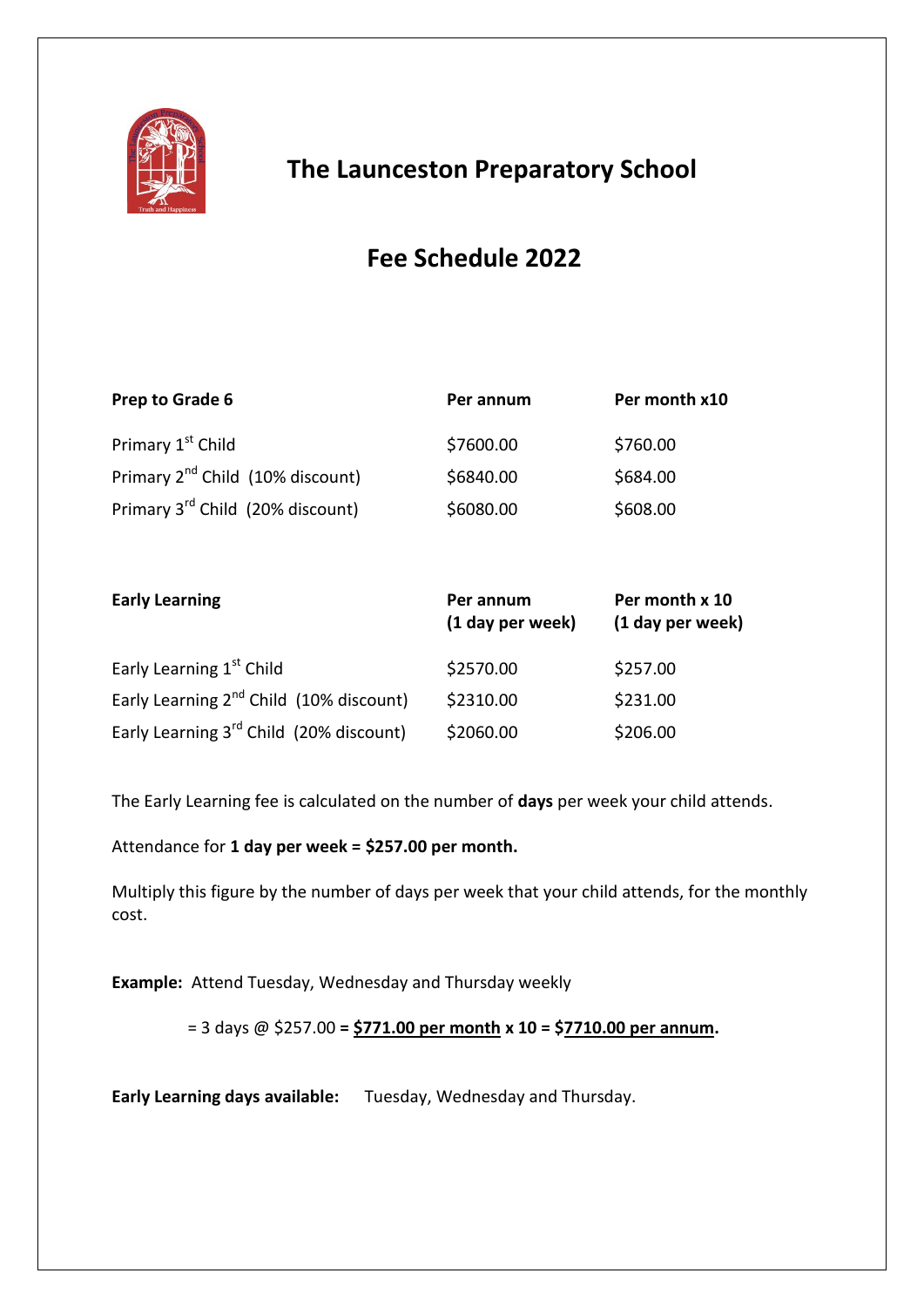| Kindergarten                                | Per annum<br>(5 days per week) | Per month x 10<br>(5 days per week) |
|---------------------------------------------|--------------------------------|-------------------------------------|
| Kinder 1 <sup>st</sup> Child                | \$8350.00                      | \$835.00                            |
| Kinder 2 <sup>nd</sup> Child (10% discount) | \$7550.00                      | \$755.00                            |
| Kinder 3 <sup>rd</sup> Child (20% discount) | \$6700.00                      | \$670.00                            |
| Kinder 4 <sup>th</sup> Child (30% discount) | \$5850.00                      | \$585.00                            |

Fees in the above table are based on **full-time attendance** (i.e. 5 days per week).

The Kindergarten fee is calculated on the number of days per week that your child attends.

| Attendance for 2 Days per week: | $1st$ Child | $=$ \$334.00 per month. |
|---------------------------------|-------------|-------------------------|
| Attendance for 3 Days per week: | $1st$ Child | $=$ \$501.00 per month. |
| Attendance for 4 Days per week: | $1st$ Child | $=$ \$668.00 per month. |
| Attendance for 5 Days per week: | $1st$ Child | $=$ \$835.00 per month. |

**Kindergarten sessions available:** Monday to Friday

## **Please note:**

Kindergarten students should ideally enrol at a minimum of 2 days per week. This should progressively increase to at least 4 days by the commencement of Term 3 in the year preceding their entry in to Prep.

When students commence at the school, or increase kindergarten days later in the year, monthly instalments will be adjusted for the appropriate enrolment period.